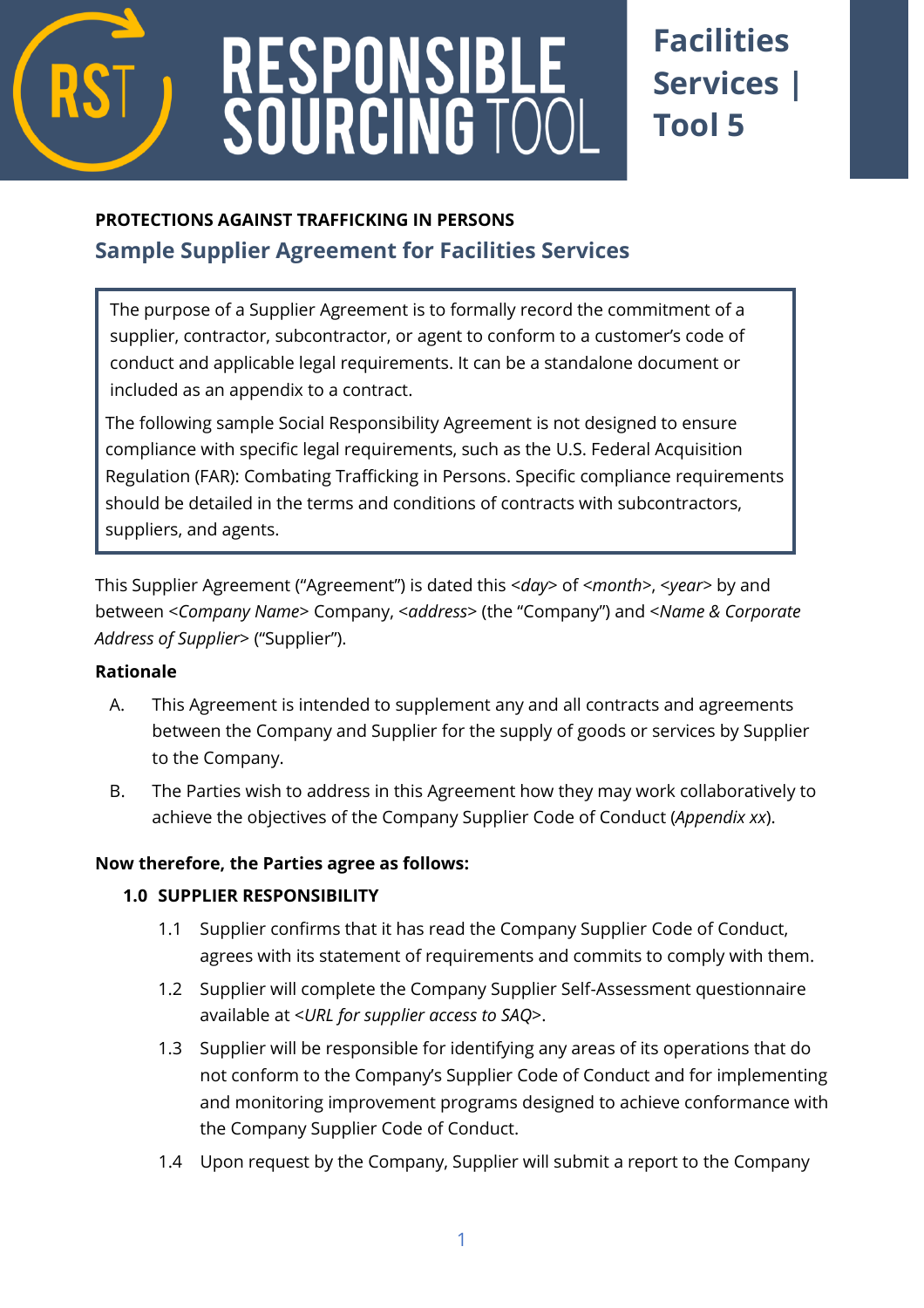

describing actions taken and progress made by Supplier to meet the requirements of the Company Supplier Code of Conduct.

1.5 Supplier will provide the Company, or its nominated representative, on reasonable notice, access to Supplier's facilities, work sites, and relevant records insofar as they relate to contracts and purchase agreements with the Company to verify information provided in Supplier's report.

#### **2.0 COMPANY RESPONSIBILITY**

- 2.1 The Company agrees that the report (Section 1.4 above), site access, and records referred to will only be used for the purposes of assessing the Supplier's progress in accordance with the Company's Supplier Code of Conduct and will not be disclosed to any third party without Supplier's prior written consent, unless otherwise required by law.
- 2.2 Where the Supplier's employees work at facilities owned or operated by the Company, the Company will provide the Supplier complete information about the potential occupational health and safety hazards in the workplace and will work cooperatively with the Supplier to control exposure of Supplier's employees to workplace hazards.

#### **3.0 SCOPE OF AGREEMENT**

- 3.1 This Agreement applies to all existing and future contracts and purchase agreements between Supplier and the Company.
- 3.2 This Agreement will remain in force so long as there are any contracts and purchase agreements in force. This Agreement will terminate when and if no contract or purchase agreement is in force.
- 3.3 This Agreement does not require either the Company or Supplier to enter into any contract nor to enter into any new or further agreement of any kind.

#### **PARTIES SIGNED**

| For and on behalf of Company:           | For and on behalf of Supplier:         |
|-----------------------------------------|----------------------------------------|
| Company Name: ____________________      | Supplier Name: _______________________ |
| Signature: ____________________________ |                                        |
|                                         |                                        |
| Position: _____________________________ |                                        |